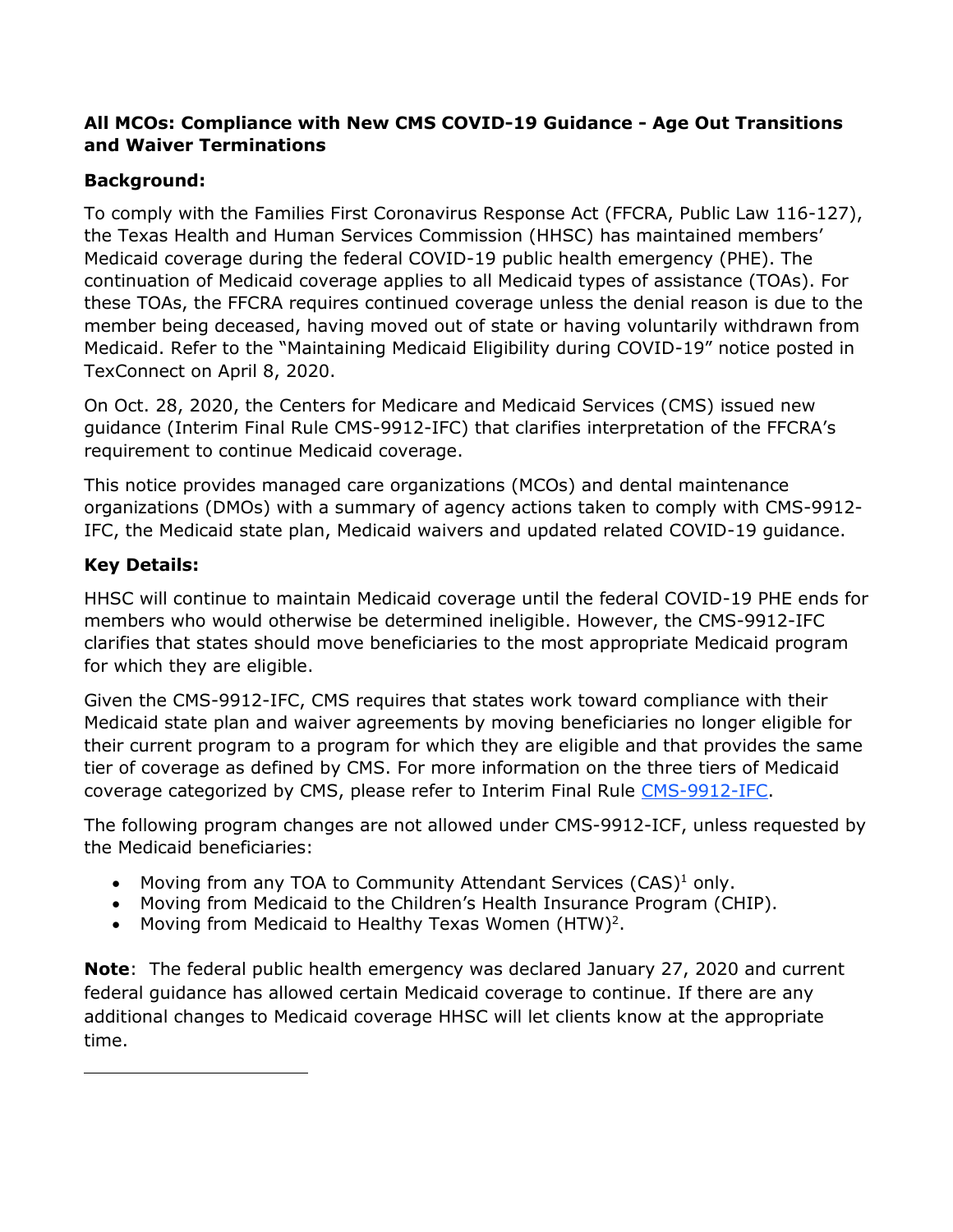$1$  CAS is a fee-for-service program operated by HHSC to provide non-technical, medically related personal care service to eligible adults and children whose health problems cause them to be functionally limited in performing activities of daily living according to a practitioner's statement of medical need. Services are provided by an attendant. [https://hhs.texas.gov/doing-business-hhs/provider-portals/long-term-care](https://hhs.texas.gov/doing-business-hhs/provider-portals/long-term-care-providers/community-attendant-services-cas)[providers/community-attendant-services-cas](https://hhs.texas.gov/doing-business-hhs/provider-portals/long-term-care-providers/community-attendant-services-cas)

 $<sup>2</sup>$  HTW is a fee-for-service program operated by HHSC that provides women's health and family planning</sup> services at no cost to eligible women.<https://www.healthytexaswomen.org/>

### **1. HHSC to Transition Eligible Members Between Medicaid TOAs**

Under this new guidance, HHSC will begin to move eligible members to the appropriate Medicaid TOA. Effective Feb. 1, 2021, members no longer eligible for their original Medicaid TOA will begin transitioning to the TOA for which they are eligible. HHSC will inform members of their new Medicaid TOA. Members who are not eligible for a different Medicaid TOA will remain in their current TOA until the end of the federal COVID-19 PHE.

To ensure Medicaid clients are placed in the appropriate eligibility group, HHSC will run a one-time automated determination of eligibility for Medicaid members with verified changes, renewals, or new application information on file.

Any beneficiary age 21 and over, including those in the groups outlined below, will no longer be eligible for Early and Periodic Screening, Diagnosis, and Treatment (EPSDT) benefits, such as dental services. HHSC will provide additional guidance to MCOs and DMOs regarding EPSDT benefits and about the one-time automated determination of eligibility.

To assist MCOs in their efforts to communicate with members, MCOs will continue to receive supplemental files via TxMedCentral. Please refer to the "Updated Information on COVID-19 Medicaid Renewals" notice posted in TexConnect on Oct. 6, 2020. These supplemental files will only be available to MCOs; however, HHSC plans to provide MCOs and DMOs a list of impacted members near the end of the federal COVID-19 PHE. This refreshed list will include all Medicaid beneficiaries whose Medicaid coverage will terminate at the end of the federal COVID-19 PHE if they are determined ineligible. HHSC will provide more information about these files in future communications.

## **2. STAR Kids, STAR Health, and 1915(c) Waiver Members Who Are Age 21**

### *a. STAR Kids members who transitioned to STAR+PLUS or STAR+PLUS HCBS on April 1, 2020*

STAR Kids members who turned 21 in March 2020 and transitioned to STAR+PLUS or STAR+PLUS HCBS on April 1, 2020, will remain in STAR+PLUS or STAR+PLUS HCBS but will no longer be eligible for the STAR Kids benefit and service array, including EPSDT – Comprehensive Care Program and Medically Dependent Children's Program (MDCP) services, beginning April 1, 2021.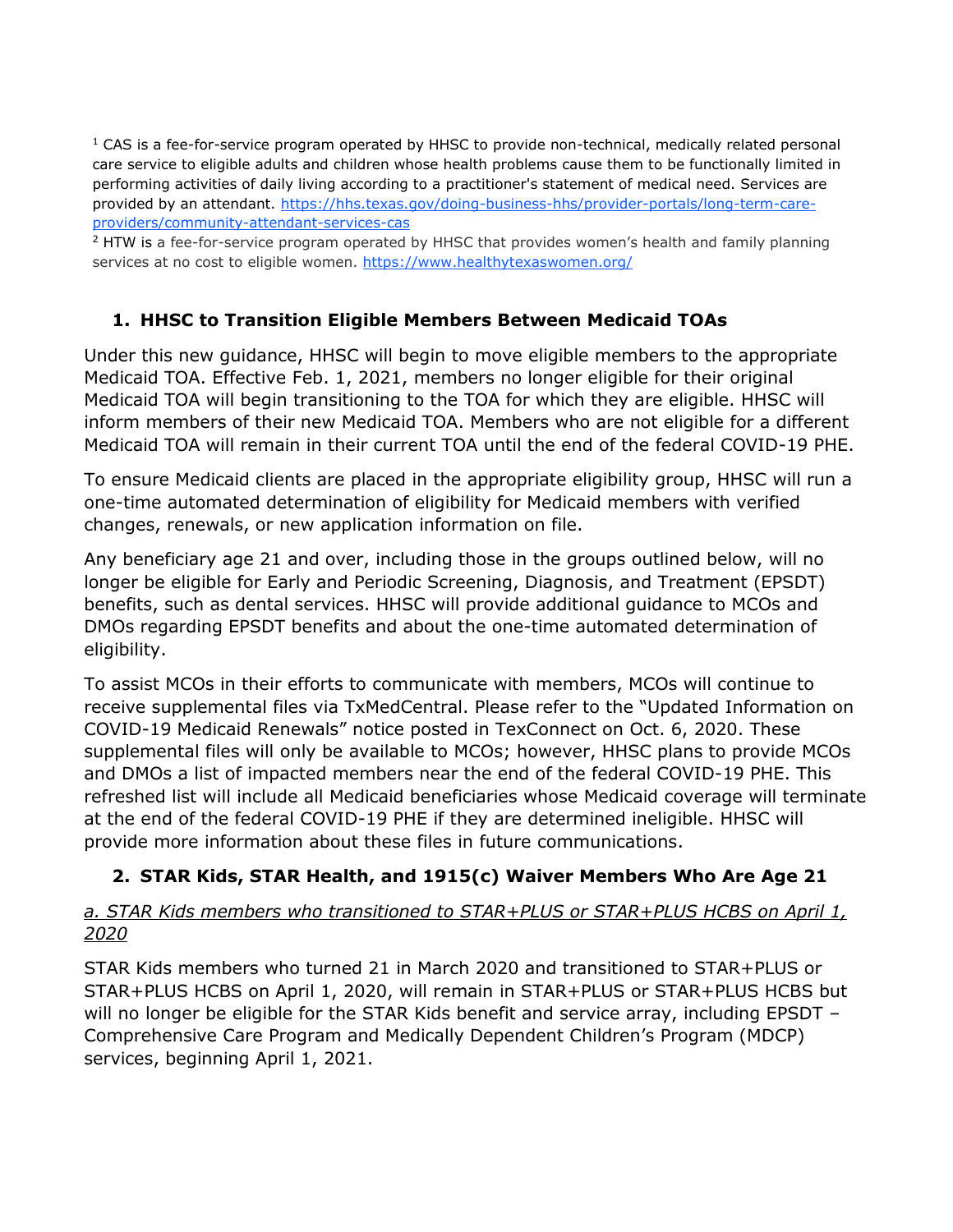HHSC will provide STAR+PLUS MCOs with a list of these members on a supplemental file in March 2021. STAR+PLUS MCOs are expected to complete the following tasks:

- No later than 10 business days before the action, conduct outreach and inform impacted members they will no longer receive MDCP and/or EPSDT services starting April 1, 2021. The MCO must update the member's individual service plan or plan of care to reflect the change no later than April 1, 2021.
- Conduct outreach to providers about the upcoming changes.
- Ensure MCO systems reflect these changes effective April 1, 2021.
- Continue STAR+PLUS or STAR+PLUS HCBS enrollment and services, as appropriate.

For members not eligible for STAR+PLUS HCBS, please refer to the "3. MDCP and STAR+PLUS HCBS Termination Activity" section below.

#### *b. STAR Kids and STAR Health members age 21 and not receiving 1915(c) Waiver, PPECC, or PDN*

STAR Kids and STAR Health members who are 21 on or before March 31, 2021, and are not receiving 1915(c) Waiver (i.e., MDCP, Community Living Assistance & Support Services (CLASS), Deaf Blind with Multiple Disabilities (DBMD), Texas Home Living (TxHmL), Youth Empowerment Services (YES), or Home & Community-based Services (HCS)), prescribed pediatric extended care center (PPECC), or private duty nursing (PDN) services will transition to the STAR+PLUS or STAR program effective April 1, 2021. The STAR Kids members who are 21 on or before March 31, 2021 will be sent a special notice about the transition in mid-February 2021. HHSC will send MCOs the language used in this communication. STAR Kids and STAR Health members who turn 21 in April 2021 and later will transition using standard procedures [\(Section 8.1.38.7 Service Coordinator Roles](https://hhs.texas.gov/sites/default/files/documents/services/health/medicaid-chip/programs/contracts/star-kids-contract.pdf)  [and Responsibilities\)](https://hhs.texas.gov/sites/default/files/documents/services/health/medicaid-chip/programs/contracts/star-kids-contract.pdf).

MCOs will receive these members on the Monthly P34 Enrollment File following the March 2021 cutoff and are expected to complete the following tasks:

- STAR Kids, STAR Health, and STAR+PLUS MCOs must ensure MCO systems can transition these members to STAR+PLUS effective April 1, 2021.
- STAR Kids and STAR Health MCOs must continue to provide members their same level of benefits and services until the member transitions to STAR+PLUS or STAR.
- STAR Kids or STAR Health MCOs must discontinue providing the STAR Kids and STAR Health benefit and service array, including EPSDT – Comprehensive Care Program services, effective April 1, 2021. HHSC will provide additional guidance on this task.

## *c. STAR Kids and STAR Health members age 21 and receiving 1915(c) Waiver, PPECC, or PDN*

HHSC will resume the process of transitioning STAR Kids and STAR Health members age 21 who are receiving 1915(c) Waiver, PPECC, or PDN services to STAR+PLUS HCBS or STAR+PLUS.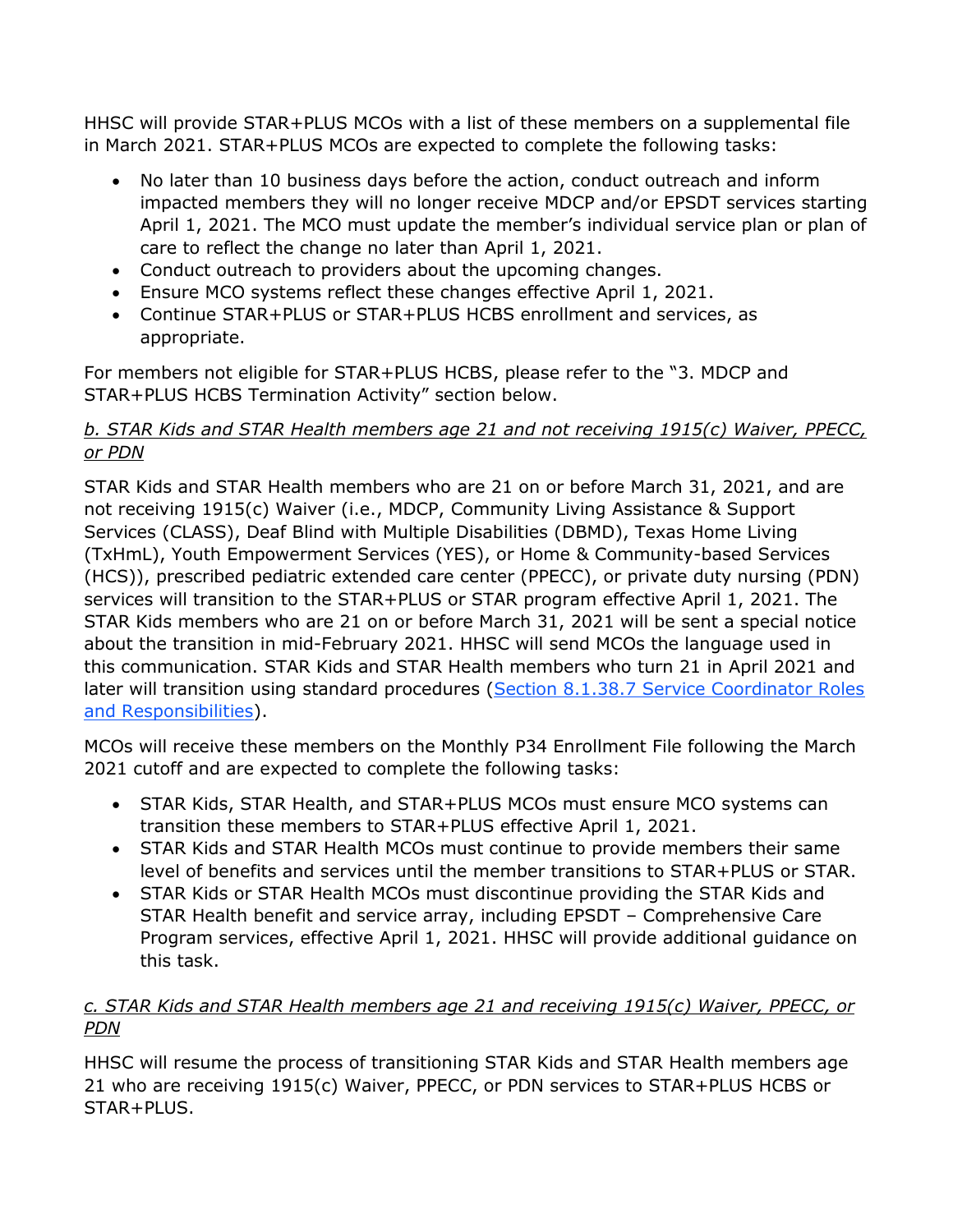The Program Support Unit (PSU) will send STAR+PLUS MCOs notices to resume the STAR+PLUS HCBS transition process starting Feb. 1, 2021. STAR Kids, STAR Health, and STAR+PLUS MCOs are expected to complete the following transition requirements:

- STAR Kids and STAR Health MCOs must provide the same level of benefits and services until the member completes the transition to STAR+PLUS HCBS or STAR+PLUS.
- For STAR Kids members who are age 21 on or before April 30, 2021, STAR+PLUS MCOs must transition the member to STAR+PLUS HCBS or STAR+PLUS, with an effective date on or before May 1, 2021. Note: There are no STAR Health members in this group.
- For STAR Kids and STAR Health members turning 21 in May 2021 and later, STAR+PLUS MCOs must process the transition using the standard processes for transitioning members from STAR Kids and STAR Health to STAR+PLUS HCBS [\(Section 3421 Procedures for Children Transitioning from STAR Kids/STAR Health](https://hhs.texas.gov/laws-regulations/handbooks/spoph/section-3000-starplus-hcbs-program-eligibility-services#3420)  [Receiving MDCP or THSteps-CCP, PDN or PPECC\)](https://hhs.texas.gov/laws-regulations/handbooks/spoph/section-3000-starplus-hcbs-program-eligibility-services#3420).

For operational instructions, please refer to the attached resource, "Operational Process: STAR Kids — Waiver, PPECC, or PDN Age Outs."

Members not eligible for STAR+PLUS HCBS will transition to STAR+PLUS state plan services or another managed care program with an effective date on or before May 1, 2021. For members not eligible for STAR+PLUS HCBS, please refer to "3. MDCP and STAR+PLUS HCBS Termination Activity" section below.

## **3. MDCP and STAR+PLUS HCBS Termination Activity\***

*\*This section includes MDCP members who are age 21 and have a medical necessity (MN) denial via STAR Kids Screening and Assessment Instrument (SK-SAI).* 

HHSC is resuming MDCP and STAR+PLUS HCBS termination activity while maintaining continuous Medicaid coverage.

HHSC will send termination notices to members enrolled in MDCP or STAR+PLUS HCBS who are determined ineligible. Starting February 2021, member MDCP and STAR+PLUS HCBS termination notices will resume with a prospective termination effective date beginning Feb. 28, 2021. Members no longer eligible for MDCP or STAR+PLUS HCBS will lose waiver services and continue receiving state plan services until the end of the federal COVID-19 PHE.

For operational instructions, please refer to the attached resource, "Operational Process: MDCP and STAR+PLUS HCBS Termination Process."

#### **Additional Information:**

Any of the guidance provided in this notice is subject to change if HHSC receives additional direction from CMS. Additionally, HHSC will monitor the MCO workload impact.

#### **Resources:**